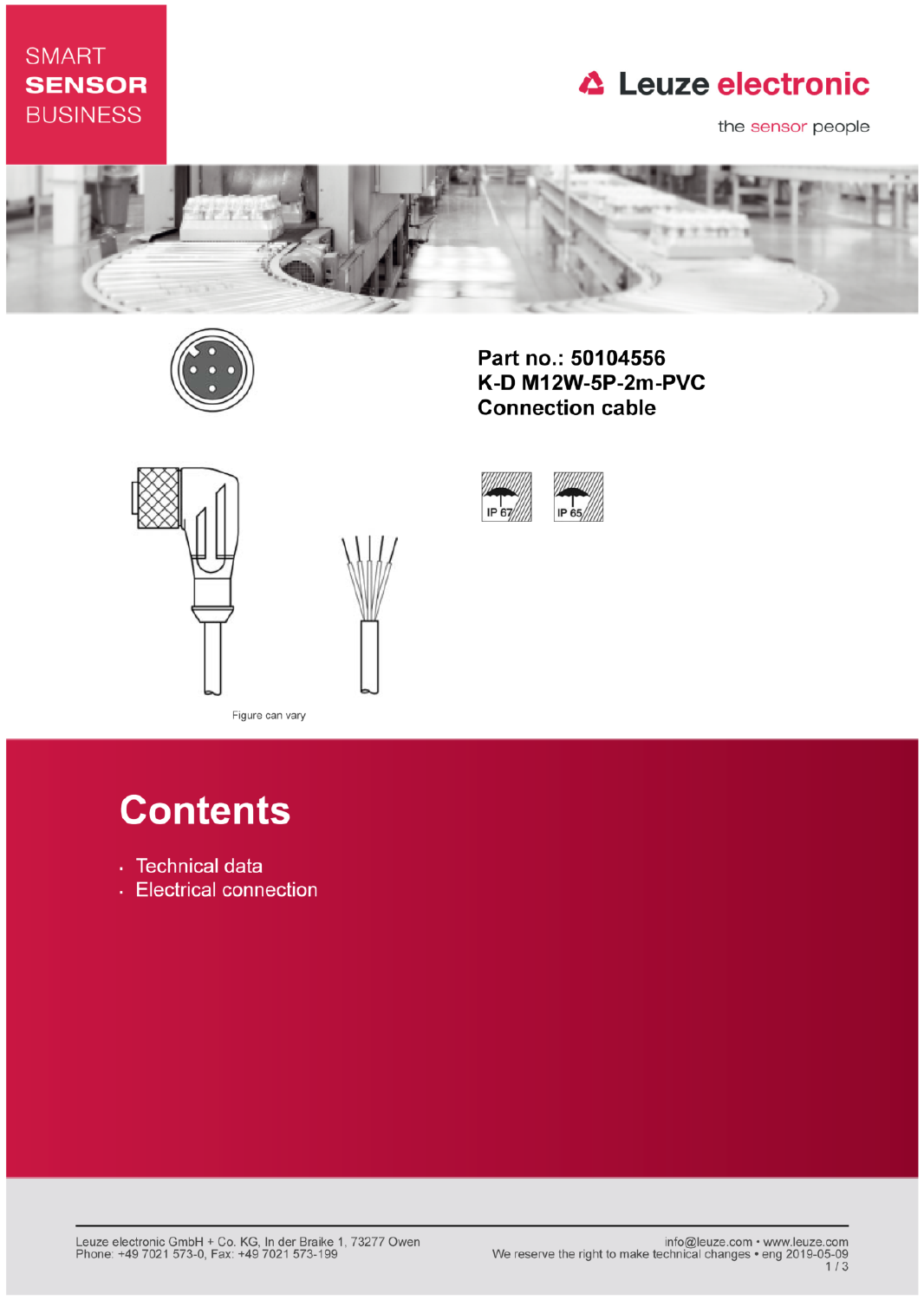### Part no.: 50104556 – K-D M12W-5P-2m-PVC – Connection cable

#### **Technical data**

| <b>Electrical data</b>                         |                                                                                                           |
|------------------------------------------------|-----------------------------------------------------------------------------------------------------------|
| <b>Performance data</b>                        |                                                                                                           |
| Operating voltage                              | Max. 125 V AC/DC                                                                                          |
|                                                |                                                                                                           |
| <b>Connection</b>                              |                                                                                                           |
| <b>Connection 1</b>                            |                                                                                                           |
| Type of connection                             | Connector                                                                                                 |
| Thread size                                    | M12                                                                                                       |
| Type                                           | Female                                                                                                    |
| Handle body material                           | <b>PUR</b>                                                                                                |
| No. of pins                                    | 5-pin                                                                                                     |
| Encoding                                       | A-coded                                                                                                   |
| Design                                         | Angled                                                                                                    |
| Lock                                           | Screw fitting, nickel-plated diecast zinc, recommended torque 0.6<br>Nm, self-locking                     |
| <b>Connection 2</b>                            |                                                                                                           |
| Type of connection                             | Open end                                                                                                  |
| <b>Cable properties</b>                        |                                                                                                           |
| Number of conductors                           | 5 Piece(s)                                                                                                |
| Wire cross section                             | $0.34 \, \text{mm}^2$                                                                                     |
| <b>AWG</b>                                     | 22                                                                                                        |
| Sheathing color                                | <b>Black</b>                                                                                              |
| Shielded                                       | No                                                                                                        |
| Silicone-free                                  | Yes                                                                                                       |
| Cable design                                   | Connection cable (open on one end)                                                                        |
| Cable diameter (external)                      | 5.9 mm                                                                                                    |
| Cable length                                   | 2,000 mm                                                                                                  |
| Sheathing material                             | <b>PVC</b>                                                                                                |
| Wire insulation                                | <b>PVC</b>                                                                                                |
| Suitability for drag chains                    | No                                                                                                        |
| Properties of the outer sheathing              | Free of CFC, cadmium, silicone and lead, easily machine-<br>processable                                   |
| Resistance of the outer sheathing              | Good oil, gasoline and chemical resistance, flame retardant in ac-<br>cordance with UL 1581 VW1 / CSA FT1 |
|                                                |                                                                                                           |
| <b>Mechanical data</b>                         |                                                                                                           |
| Bending cycles                                 | 2,000,000 Piece(s)                                                                                        |
| Bending radius, flexible laying, min.          | Min. 10 x cable diameter                                                                                  |
| Bending radius, stationary laying, min.        | Min. 5 x cable diameter                                                                                   |
|                                                |                                                                                                           |
| <b>Environmental data</b>                      |                                                                                                           |
| Ambient temperature, operation, flexible use   | $-570 °C$                                                                                                 |
| Ambient temperature, operation, stationary use | -30  70 °C                                                                                                |
|                                                |                                                                                                           |
| <b>Certifications</b>                          |                                                                                                           |
| Certifications                                 | UL                                                                                                        |
|                                                |                                                                                                           |
| <b>Classification</b>                          |                                                                                                           |
| Customs tariff number                          | 85444290                                                                                                  |
|                                                |                                                                                                           |